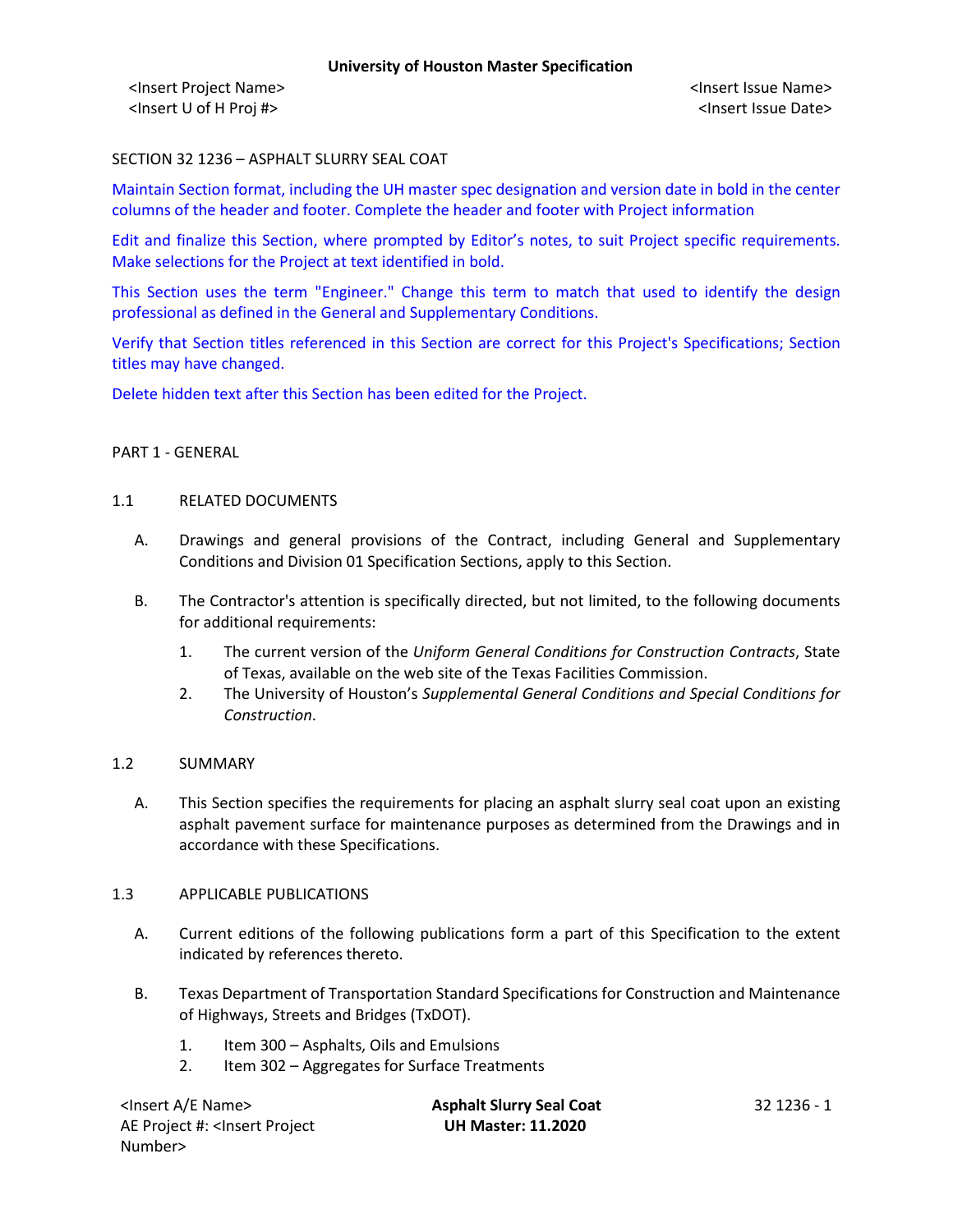## **University of Houston Master Specification**

<Insert Project Name> <Insert Issue Name> <Insert U of H Proj #> <Insert Issue Date>

- 3. Item 316 Surface Treatments
- 4. Item 320 Equipment for Asphalt Concrete Pavement
- C. American Society for Testing and Materials Standards (ASTM)
	- 1. ASTM D 8-02 Standard Terminology Relating to Materials for Road Pavements
	- 2. ASTM D 698 Moisture Density Relations of Soil Using 5.5 Pound Rammer and 12 Inch Drop.
- D. Texas Department of Transportation Test Procedures
	- 1. TEX 207-F Determining Density of Compacted Bituminous Mixtures
	- 2. TEX 227-F Theoretical Maximum Specific Gravity of Bituminous Mixtures
- 1.4 DEFINITIONS
	- A. Hot-Mix Asphalt Paving Terminology: Refer to ASTM D 8 for definitions of terms.
- 1.5 ACTION SUBMITTALS
	- A. Product Data: For each type of product indicated. Include technical data and tested physical and performance properties.
- 1.6 INFORMATIONAL SUBMITTLS
	- A. Material Certificates: For each paving material, signed by manufacturers.
- 1.7 QUALITY ASSURANCE
	- A. Manufacturer Qualifications:
		- 1. A paving-mix manufacturer registered with and approved by authorities having jurisdiction or, if none exists, a manufacturer registered with the Texas Department of Transportation.

## 1.8 PROJECT CONDITIONS

- A. Environmental Limitations: Do not apply asphalt materials if subgrade is wet or excessively damp or if the following conditions are not met:
	- 1. Prime and Tack Coats: Minimum surface temperature of 60 degrees F.
	- 2. Slurry Seal Coat: Comply with weather limitations of ASTM D 3910.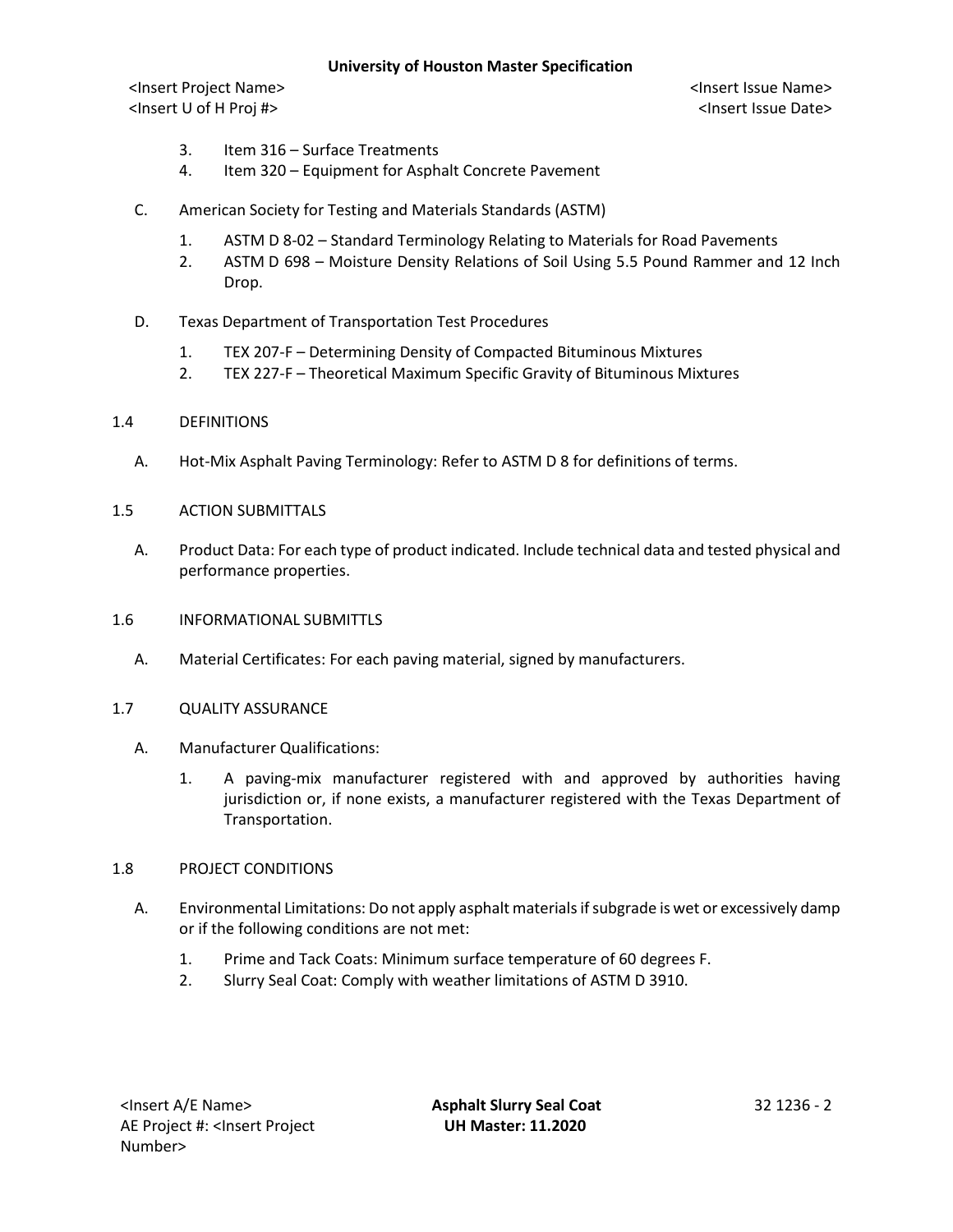<Insert Project Name> <Insert Issue Name> <Insert U of H Proj #> <Insert Issue Date>

## PART 2 - PRODUCTS

## 2.1 ASPHALTIC MATERIALS

A. Asphaltic material shall conform to the applicable requirements of Item 300, TxDOT. Asphalt Emulsion shall be AC-5.

## 2.2 MINERAL AGGREGATE

A. The aggregate and mineral filler shall be a graded sand mixture conforming to the following:

| U.S. Standard Sieve Size | <b>Total Percent Passing</b> |
|--------------------------|------------------------------|
| No. 8                    | 100                          |
| No. 16                   | 65-90                        |
| No. 30                   | 40-60                        |
| No. 50                   | 25-42                        |
| No. 100                  | 15-30                        |
| No. 200                  | $10 - 20$                    |

#### 2.3 SEAL COAT MIXTURE

A. The seal coat mixture shall be mixed in the following proportions based upon a 220 pound aggregate mixture. A larger mix may be made using the proper proportions.

| Material                                                           | Weight (lbs)                                     |
|--------------------------------------------------------------------|--------------------------------------------------|
| Aggregate including<br>mineral filler                              | 220                                              |
| Asphalt emulsion                                                   | 33-66                                            |
| Water, including<br>water present in the<br>emulsion and aggregate | 22-33<br>(as required for<br>proper consistency) |

#### 2.4 EQUIPMENT

A. All equipment necessary to perform the Work of this Section shall conform to requirements of TxDOT Item 316, Article 316.3.

## 2.5 WATER

- A. Water used for mixing or curing shall be clean and free of oil, salt, acid, alkali, sugar, vegetable matter or other substances injurious to the finished product.
- B. Source: The local municipal domestic water supply.
	- 1. If onsite reclaimed water sources are used, tanks and appurtenances must be clearly marked with the words "non-potable water."

| <lnsert a="" e="" name=""></lnsert>                                                          | <b>Asphalt Slurry Seal Coat</b> | 32 1236 - 3 |
|----------------------------------------------------------------------------------------------|---------------------------------|-------------|
| AE Project #: <insert project<="" td=""><td><b>UH Master: 11.2020</b></td><td></td></insert> | <b>UH Master: 11.2020</b>       |             |
| Number>                                                                                      |                                 |             |